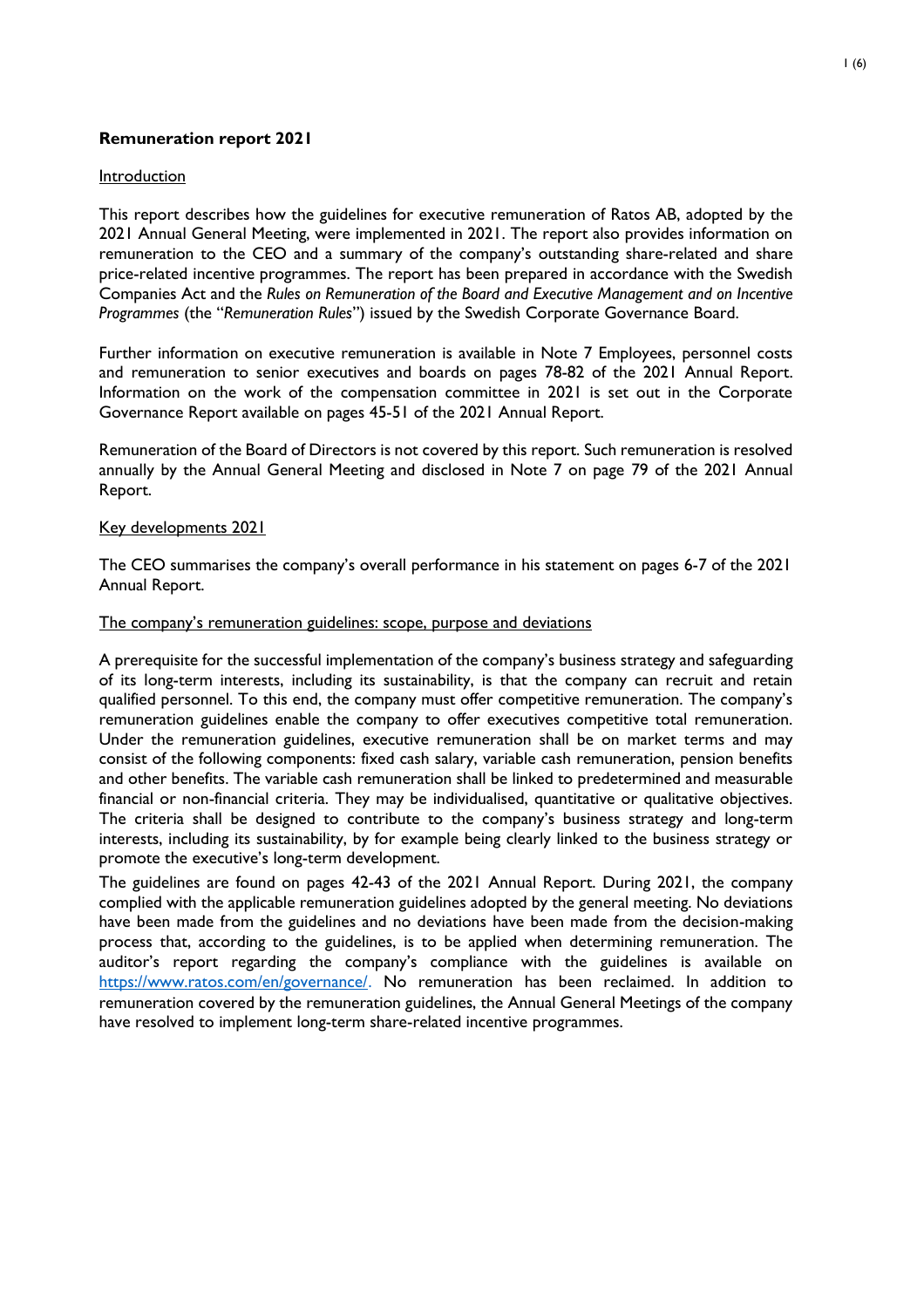#### Table 1 – Total CEO remuneration in 2021 (kSEK)

|                         | Fixed remuneration |             | Variable remuneration |               |               |                         | Proportion<br>of fixed and |
|-------------------------|--------------------|-------------|-----------------------|---------------|---------------|-------------------------|----------------------------|
| Senior executive's name | Basic salary       | Other       |                       |               | Pension       | Variable<br>remuneratio | variable<br>remuneratio    |
| (position)              |                    | benefits 2) | One-year $3$          | Multi-year 4) | expense $5$ ) | n                       | n %                        |
| Jonas Wiström (CEO)     | 8,862              | 123         | 8.439                 | 2.272         | 2,610         | 22,306                  | 52/48                      |

<sup>1)</sup> Basic salary including holiday pay of kSEK 162.

<sup>2)</sup> Refers to company car and healthcare.

<sup>3)</sup> One-year variable remuneration refers to a bonus of kSEK 8,373 attributable to 2021. 50% to be paid in 2022 and 50% in 2023. However, up to 100% of the variable cash remuneration for 2021 may be paid to the CEO already in 2022, provided that the entire portion of the variable cash remuneration received that exceeds 50% is invested by the CEO in instruments in Ratos's long-term incentive programme 2022.

4) Multi-year variable remuneration refers to securities benefits (kSEK 1,515) and subsidies (757 kSEK) regarding warrants in Ratos's longterm incentive programme 2021.

 $5$ ) Refers to defined contribution pension and has been reported in full as fixed remuneration.

#### Share-based remuneration

# *Outstanding share-related and share price-related incentive programmes*

#### *Convertible and warrant programmes*

The 2018, 2019, 2020 and 2021 Annual General Meetings voted to introduce four long-term incentive programmes for the CEO and other key personnel in Ratos (LTI2018, LTI2019, LTI2020 and LTI2021) consisting of convertibles and warrants (referred to below as the "Instruments"), where participants in the programme were free to decide how large a share of the Instruments offered should comprise convertibles and/or warrants, except for LTI2021, where participants were free to decide how large a share of the Instruments offered should comprise convertibles but the share of warrants could comprise a maximum of 50% of the Instruments offered. The aforementioned convertible programmes extend for no more than four years and can be exercised after approximately three years at the earliest. The aforementioned warrant programmes extend for no more three and a half to five years and can be exercised after approximately three to three and a half years at the earliest.

The participants have received warrants free of charge, which means they have received a benefit corresponding to the market value of the warrants on the allotment date, calculated according to the Black & Scholes model. One prerequisite for the allotment of warrants is that the participant has signed an agreement regarding repurchases, etc. with the company whereby the company or purchaser designated by the company has the right to repurchase warrants if the participant's employment is terminated (at the lower of market price and purchase price if employment is terminated within approximately 18 months from the allotment, and at market price if employment is terminated after about 18 months from the allotment).

Under LTI2021, Ratos subsidised part of the cost, meaning that the net cost of the warrants for participants in the programme amounted to about 25% of the taxable benefit, from the first acquired warrant. The subsidy is received in connection with the allotment.

Ratos has issued and allotted a total of 4,286,968 Instruments to the participants which are still outstanding as of 31 December 2021, distributed as follows: 2,713,504 convertibles and 1,573,464 warrants. The CEO has been allotted a total of 350,000 warrants and 450,000 convertibles, which are still outstanding. Ratos's convertible debentures amounted to a nominal amount of just over SEK 78m as of 31 December 2021. The increase in the company's share capital may, in the event of full exercise of the Instruments, amount to no more than SEK 13,503,949.20 (assuming the current quota value and that no recalculation takes place in accordance with the terms and conditions), which, as of 31 December 2021, corresponded to dilution of approximately 1.32% of the shares in Ratos, based on the number of shares outstanding.

It was noted that the exercise period for the convertibles under LTI2018 began during the year, that a total of 597,924 convertibles were converted to shares during the year, that a total of 126,604 convertibles are still outstanding, and that the maturity date for the program is 30 June 2022. It was further noted that the exercise period had not started for any of the aforementioned warrant programmes.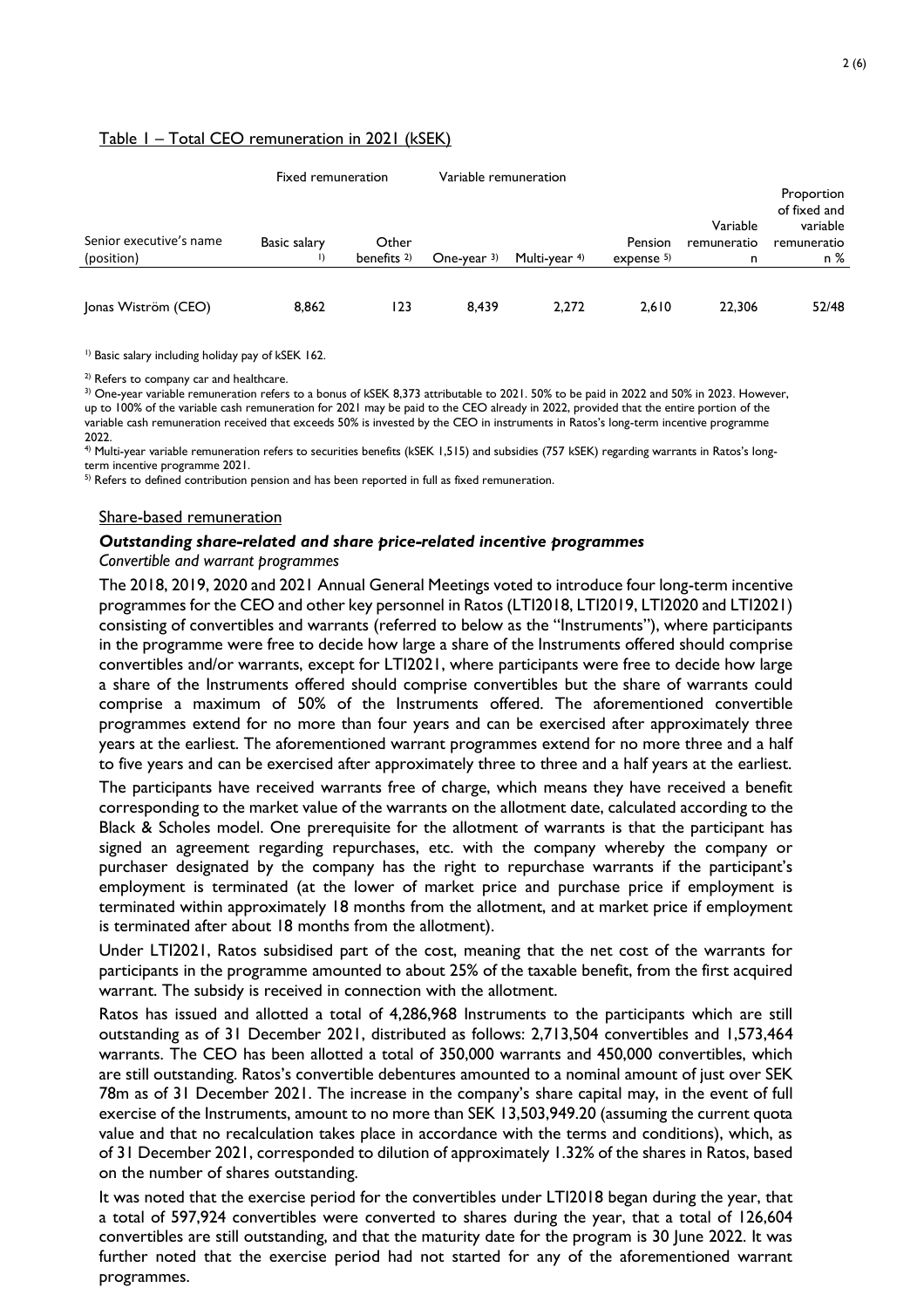#### *Call option programmes*

The 2017 Annual General Meeting voted to introduce a call option programmes for the CEO and other key personnel in Ratos (KO2017).

The call option programmes extend for no more than five years and can be exercised after approximately three and a half years at the earliest. The participants have paid a market premium for the call options in the programmes. The acquisition of call options will be subsidised by the purchaser receiving an extra cash remuneration corresponding to a maximum of 50% of the option premium after deduction for 55% standard tax, whereby the remuneration will be divided into equal components over five years, normally provided the person concerned is still working for the Ratos Group and still holds options acquired from Ratos or shares acquired through the options. The call options are issued on treasury shares.

It was noted that the call option programme resolved on by the 2016 Annual General Meeting for the CEO and other key personnel in Ratos (KO2016) expired during the year and all holders have exercised their total 453,000 options (corresponding to 453,000 shares). The CEO has not been allotted any call options in KO 2016. The main conditions for KO 2016 essentially correspond with the conditions for KO2017.

It was further noted that the exercise period for KO 2017 began during the year, that a certain number of holders exercised a total of 180,000 options (corresponding to 180,000 shares) during the year, that a total of 62,500 options are still outstanding and that the maturity date for the programme is 18 March 2022. The increase in the company's share capital, in the form of an increase in the proportion of shares outstanding, may, in the event of full exercise of the outstanding options, amount to no more than SEK 196,875 (assuming the current quota value and that no recalculation takes place in accordance with the terms and conditions), which, as of 31 December 2021, corresponded to dilution of approximately 0.02% of the shares in Ratos, based on the number of shares outstanding. The CEO has not been allotted any call options in KO 2017.

#### *Synthetic options*

The Annual General Meetings from 2013 to 2017 resolved on cash-settlement option programmes related to Ratos's outstanding investments in portfolio companies. These programmes are carried out through the issue of synthetic options that have been transferred at market price. These programmes give key personnel in Ratos an opportunity to share in the portfolio companies' growth in value. These options gain value only when Ratos's average annual return exceeds a certain percentage (which varies between 8 and 15%). The purchase of options is subsidised by the option purchaser receiving extra cash remuneration corresponding to a maximum of 50% of the option premium, whereby the remuneration will be divided into equal components over four years, normally provided the person concerned is still working for the Ratos Group and still holds options acquired from Ratos. The CEO has not been allotted any synthetic options.

It was noted that the cash-settlement option programme related to Ratos's investment in Kvdbil expired on 14 February 2021, which meant that the holders were entitled to exercise their options. The exercise of the options did not result in any payments from Ratos to the option holders.

|                       | The main conditions for the warrant<br>programmes |                                  |                        |                             |                                 |                            | Opening                                                   | Information regarding the reported financial year* |                                        |                                 |                                                          |                                                 |                                                     |
|-----------------------|---------------------------------------------------|----------------------------------|------------------------|-----------------------------|---------------------------------|----------------------------|-----------------------------------------------------------|----------------------------------------------------|----------------------------------------|---------------------------------|----------------------------------------------------------|-------------------------------------------------|-----------------------------------------------------|
|                       |                                                   |                                  |                        |                             |                                 |                            |                                                           | balance                                            |                                        | During the year                 |                                                          | Closing balance                                 |                                                     |
| Name of the<br>holder | Name of<br>programme                              | $2***$<br>Performanc<br>e period | 3<br>Allotment<br>date | $4^{++}$<br>Vesting<br>date | 5<br>End of retention<br>period | 6<br>Exercise<br>period    | Exercise<br>price<br>(subscrip<br>tion<br>price)<br>(SEK) | 8<br>Warrants held at<br>beginning of year         | $\overline{9}$<br>Warrants<br>allotted | $10^{+8}$<br>Warrants<br>vested | 11***<br>Warrants subject<br>to performance<br>condition | $12***$<br>Warrants<br>allotted and<br>unvested | 13<br>Warrants<br>subject to<br>retention<br>period |
| (position)            |                                                   |                                  |                        |                             |                                 |                            |                                                           |                                                    |                                        |                                 |                                                          |                                                 |                                                     |
| Jonas                 | LTI2018                                           | N/A                              | 28 May 2018            | I Dec 2019                  | N/A                             | 8 Dec 2021<br>8 Jun 2023   | 33.43                                                     | 100,000                                            | $\mathbf 0$                            |                                 | N/A<br>0                                                 | $\mathbf 0$                                     | N/A                                                 |
| Wiström<br>(CEO)      | LTI2019                                           | N/A                              | 3 Jun 2019             | I Dec 2020                  | N/A                             | 14 Dec 2022<br>14 Jun 2024 | 30.87                                                     | 100,000                                            | 0                                      |                                 | N/A<br>$\mathbf 0$                                       | 0                                               | N/A                                                 |
|                       | LTI2021                                           | N/A                              | 29 Mar 2021            | Oct 2022                    | N/A                             | 30 Apr 2024<br>29 Nov 2024 | 46.95                                                     | $\mathbf 0$                                        | 150,000**                              |                                 | N/A<br>$\mathbf 0$                                       | 150,000                                         | N/A                                                 |

## *Table 2 – Warrant programmes (CEO)*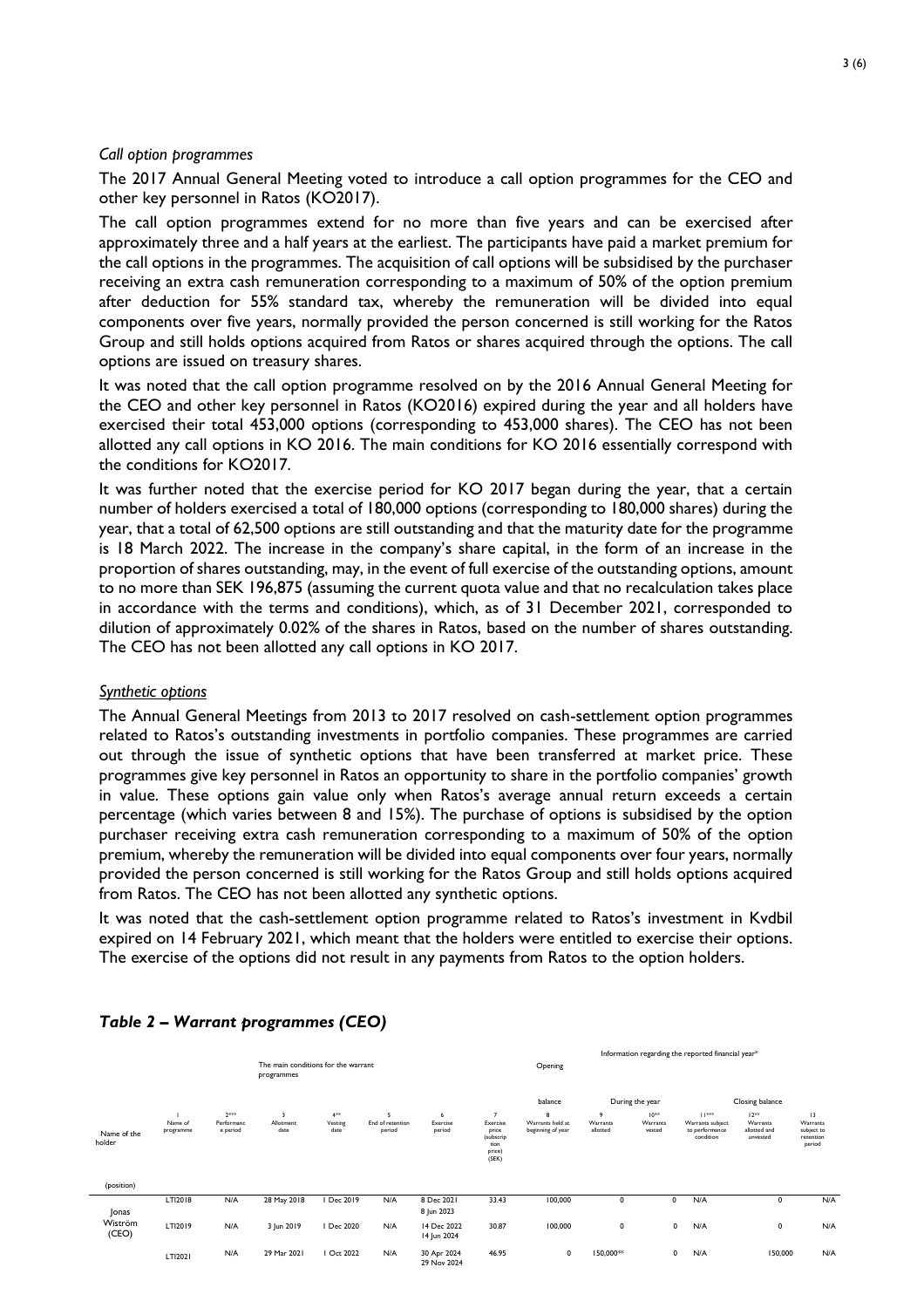| Total | 200,000<br>. | 150,000 | N/A | 150,000<br>$\sim$ $\sim$ $\sim$ | N/A |
|-------|--------------|---------|-----|---------------------------------|-----|
|       |              |         |     |                                 |     |

\* In 2021, there were no changes to the LT12018 or LT12019 warrant programmes, in which the CEO holds 100,000 warrants in each programme. In 2020, the CEO was not allotted any warrants under<br>LT12020, but rather only conver

\*\*One prerequisite for the allotment of warrants in all warrant programmes is that participants have signed an agreement regarding repurchases, etc. with the company whereby the company has the right to the the right to t

\*\*\* Warrants are not covered by any performance conditions.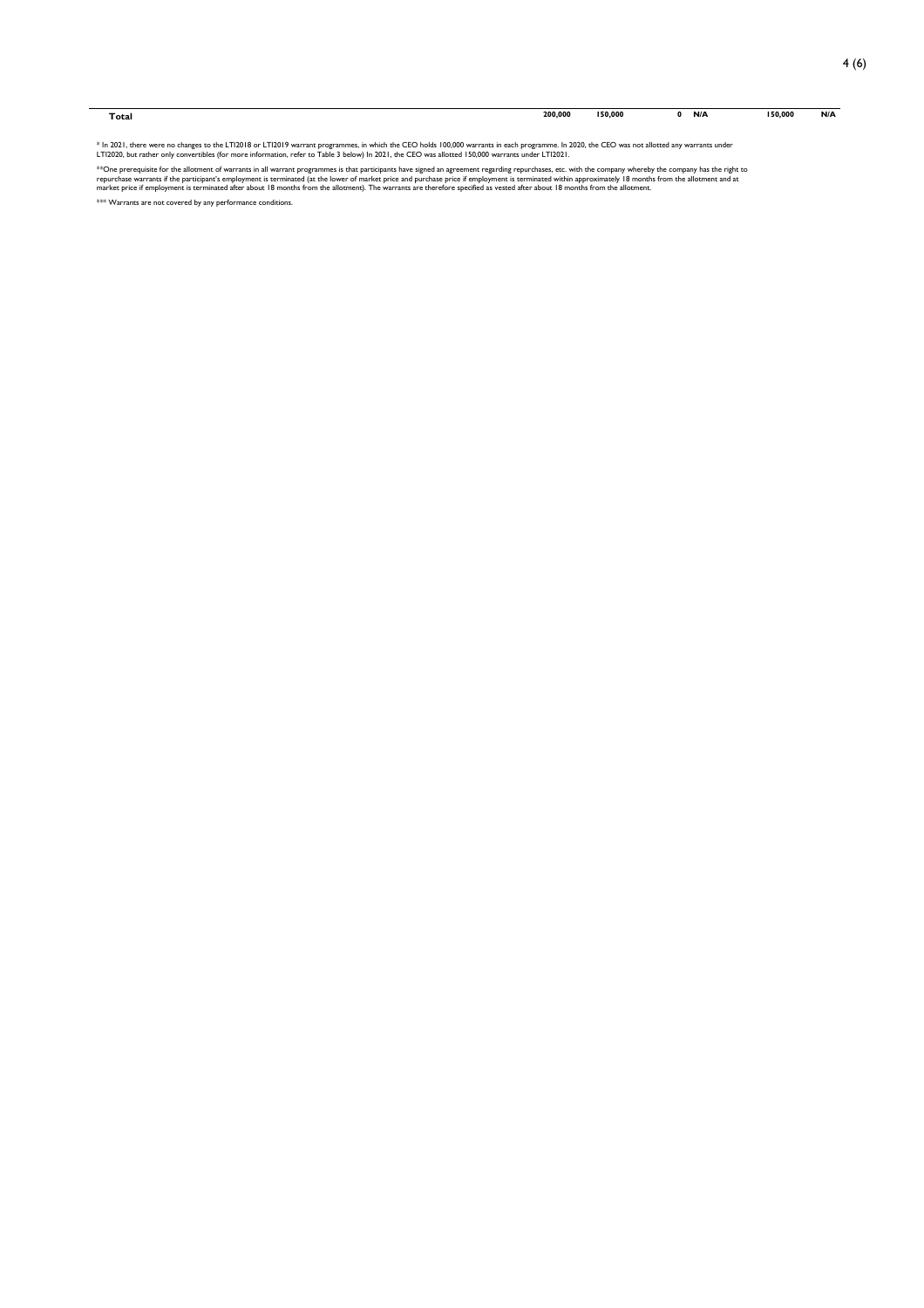# *Table 3 – Convertible programmes (CEO)*

|                           |                      |                                  |                                                       |                              |                                 | Information regarding the reported financial year*     |                                                                             |                                                   |                               |                                     |                                                                     |                                                     |                                                         |
|---------------------------|----------------------|----------------------------------|-------------------------------------------------------|------------------------------|---------------------------------|--------------------------------------------------------|-----------------------------------------------------------------------------|---------------------------------------------------|-------------------------------|-------------------------------------|---------------------------------------------------------------------|-----------------------------------------------------|---------------------------------------------------------|
|                           |                      |                                  | The main conditions for the convertible<br>programmes |                              |                                 |                                                        |                                                                             | Opening                                           |                               |                                     |                                                                     |                                                     |                                                         |
|                           |                      |                                  |                                                       |                              |                                 |                                                        |                                                                             | balance                                           |                               | During the year                     |                                                                     | Closing balance                                     |                                                         |
| Name of the<br>holder     | Name of<br>programme | $2***$<br>Performanc<br>e period | 3<br>Allotment<br>date                                | $4^{4+8}$<br>Vesting<br>date | 5<br>End of retention<br>period | 6<br>Exercise<br>period                                | $\overline{7}$<br>Exercise<br>price<br>(subscrip<br>tion<br>price)<br>(SEK) | 8<br>Convertibles<br>held at beginning<br>of year | 9<br>Convertibles<br>allotted | $10^{+8}$<br>Convertibles<br>vested | $11^{44}$<br>Convertibles<br>subject to<br>performance<br>condition | $12***$<br>Convertibles<br>allotted and<br>unvested | 13<br>Convertibles<br>subject to<br>retention<br>period |
| (position)                |                      |                                  |                                                       |                              |                                 |                                                        |                                                                             |                                                   |                               |                                     |                                                                     |                                                     |                                                         |
| Jonas<br>Wiström<br>(CEO) | LTI2019<br>LTI2020   | N/A<br>N/A<br>N/A                | 3 Jun 2019<br>22 May 2020                             | 3 Jun 2019<br>22 May 2020    | N/A<br>N/A                      | 7 Jun 2022<br>7 Jun 2023<br>30 Apr 2023<br>30 Apr 2024 | 27.25<br>22.65                                                              | 150,000<br>150,000                                | $\mathsf 0$<br>$\mathbf 0$    | $\mathbf 0$<br>$\mathbf 0$          | N/A<br>N/A                                                          | N/A<br>N/A                                          | N/A<br>N/A                                              |
|                           | LTI2021              |                                  | 29 Mar 2021                                           | 29 Mar 2021                  | N/A                             | 30 Apr 2024<br>31 May 2025                             | 47.50                                                                       | $\pmb{0}$                                         | 150,000                       | 150,000                             | N/A                                                                 | N/A                                                 | N/A                                                     |
| Total                     |                      |                                  |                                                       |                              |                                 |                                                        |                                                                             | 300,000                                           | 150,000                       | 150,000                             | N/A                                                                 | N/A                                                 | N/A                                                     |

\* In 2021, there were changes to the LT12018 convertible programme, in which the CEO converted his 100,000 convertibles to shares. In 2021, there were no changes to the LT12019 and LT12020 convertible<br>programmes, in which

\*\* Convertibles are not covered by any performance conditions or limitations on disposal. The warrants are therefore specified as vested in connection with allotment

## Application of performance criteria

The performance criteria for the CEO's variable remuneration have been selected to deliver on the company's strategy and to encourage behaviour that is in the long-term interests of the company. In the selection of performance criteria, the strategic objectives and short-term and long-term business priorities for 2021 have been taken into account.

## *Table 4 – Performance of the CEO in the reported financial year: variable cash remuneration*

*Table 4 – Performance of the CEO in the reported financial year: variable cash remuneration*

| Senior executive's name<br>(position) | Description of the criteria related to the<br>remuneration component | Relative<br>weighting of the<br>performance<br>criteria | a) Measured performance and<br>b) actual award/remuneration<br>outcome |
|---------------------------------------|----------------------------------------------------------------------|---------------------------------------------------------|------------------------------------------------------------------------|
| Jonas Wiström (CEO)                   | EBITA growth in the company portfolio in<br>2021                     | 65%                                                     | a) 95%<br>b) kSEK 5,394                                                |
|                                       | Growth in Profit before tax (EBT) for the<br>Ratos Group 2021        | 35%                                                     | a) $100\%$<br>b) kSEK 3,045                                            |